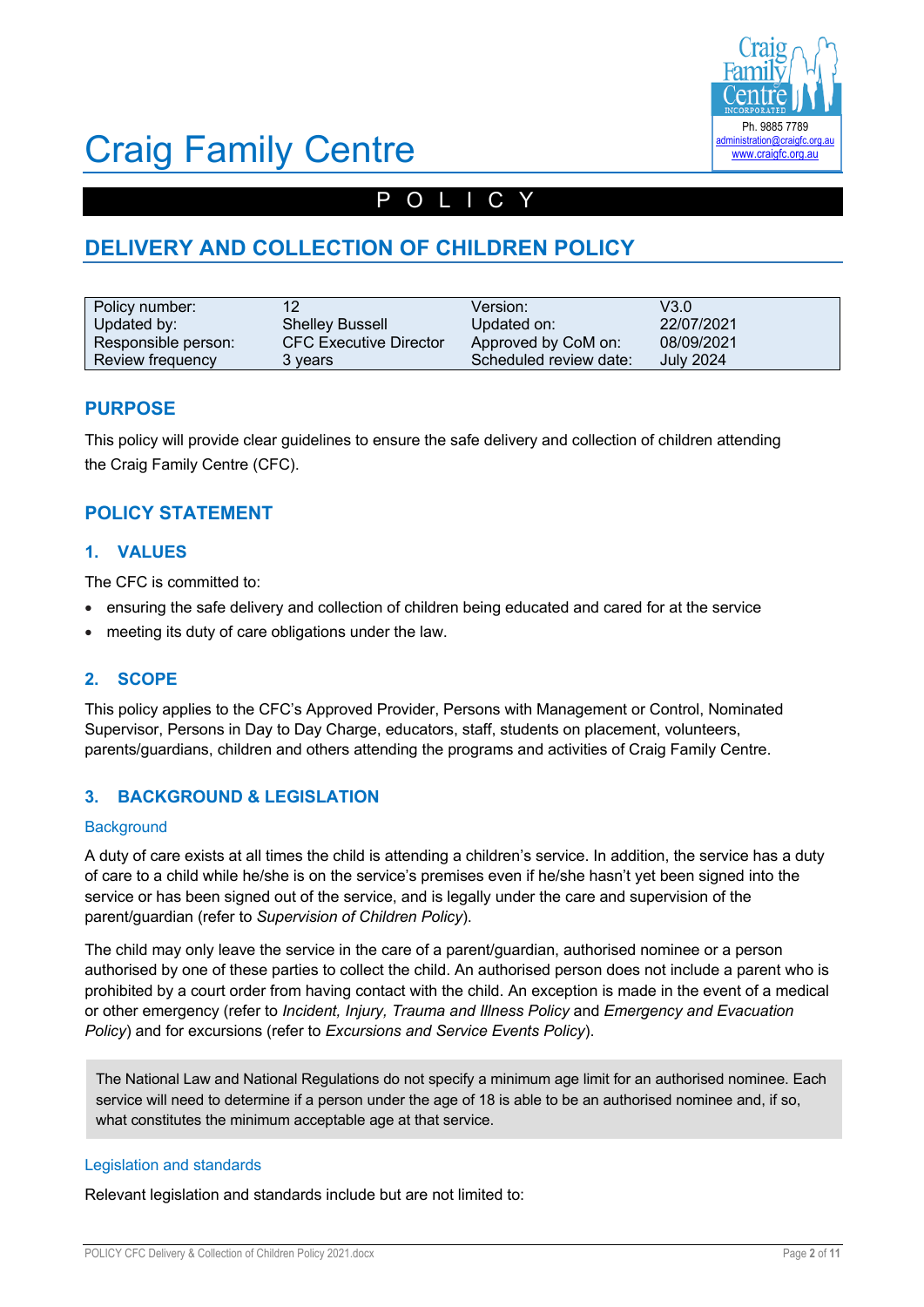# **DELIVERY AND COLLECTION OF CHILDREN POLICY**

- *Children, Youth and Families Act 2005* (Vic)
- *Education and Care Services National Law Act 2010*: Sections 167, 170
- *Education and Care Services National Regulations 2011*: Regulations 99, 168(2)(f)
- *Family Law Act 1975* (Cth)
- *National Quality Standard*, Quality Area 2: Children's Health and Safety
	- Standard 2.3: Each child is protected

The most current amendments to listed legislation can be found at:

- Victorian Legislation Victorian Law today: http://www.legislation.vic.gov.au
- Commonwealth Legislation ComLaw: http://www.comlaw.gov.au/

### **4. DEFINITIONS**

The terms defined in this section relate specifically to this policy. For commonly used terms e.g. Approved Provider, Nominated Supervisor, Regulatory Authority etc. refer to the *General Definitions* section of this manual.

**Attendance record:** Kept by the service to record details of each child attending the service including name, time of arrival and departure, signature of person delivering and collecting the child or of the Nominated Supervisor or educator (Regulation 158(1)).

**Authorised nominee:** (In relation to this policy) a person who has been given written authority by the parents/guardians of a child to collect that child from the education and care service. It is to be generally encouraged that at CFC, Authorised Nominees will be aged 18 or over. In exceptional circumstances, according to the discretion of the Approved Provider, Nominated Supervisor or Educational Leader, Authorised Nominees at CFC may be 16 or older. These details will be on the child's enrolment form.

The National Law and National Regulations do not specify a minimum age limit for an authorised nominee. Each service will need to determine if a person under the age of 18 is able to be an authorised nominee and, if so, what constitutes the minimum acceptable age at that service.

**Duty of care:** A common law concept that refers to the responsibilities of organisations to provide people with an adequate level of protection against harm and all reasonably foreseeable risk of injury.

**Inappropriate person:** A person who may pose a risk to the health, safety or wellbeing of any child attending the education and care service, or whose behaviour or state of mind make it inappropriate for him/her to be on the premises e.g. a person under the influence of drugs or alcohol (Act 171(3)).

**Incident, Injury, Trauma and Illness Record:** Contains details of any incident, injury, trauma or illness that occurs while the child is being educated and cared for by the service. Any incident, injury, trauma or illness must be recorded as soon as is practicable but not later than 24 hours after the occurrence. Details required include the:

- name and age of the child
- circumstances leading to the incident, injury, trauma or illness (including any symptoms)
- time and date
- details of action taken by the service including any medication administered, first aid provided, or medical personnel contacted
- details of any witnesses
- names of any person the service notified or attempted to notify, and the time and date of this

signature of the person making the entry, and time and date of this.

These details must be kept for the period of time specified in Regulation 183. A sample *Incident, Injury, Trauma and Illness Record* is available on the ACECQA website.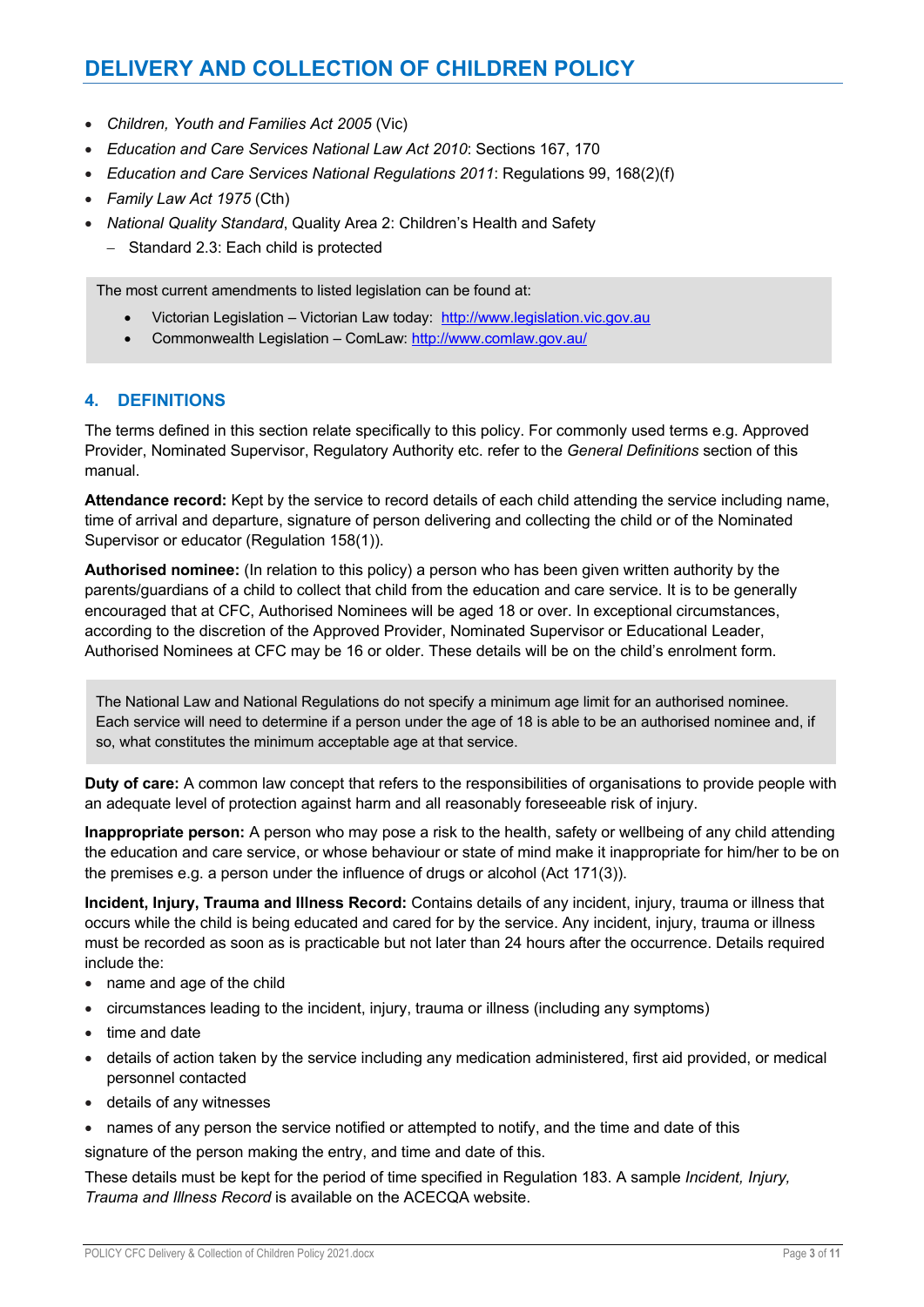# **DELIVERY AND COLLECTION OF CHILDREN POLICY**

**Medication record:** Contains details for each child to whom medication is to be administered by the service. This includes the child's name, signed authorisation to administer medication and a record of the medication administered, including time, date, dosage, manner of administration, name and signature of person administering the medication and of the person checking the medication if required (Regulation 92). A sample medication record is available on the ACECQA website.

**Serious incident:** A serious incident is defined in Regulation 12 as:

- the death of a child while being educated and cared for by the service
- any incident involving an injury or trauma, or the illness of a child that requires or ought to have required:
	- attention of a registered medical practitioner, or
	- attendance at a hospital

examples include whooping cough, broken limb, anaphylaxis reaction

- any incident requiring attendance by emergency services
- a circumstance where a child appears to be missing, is unaccounted for, has been removed from the service contrary to the Regulations, or has been locked in or out of the service premises

The Approved Provider must notify the Regulatory Authority (DET) in writing within 24 hours of a serious incident occurring at the service (Regulation 172(2)(a)). The Notification of a Serious Incident Form (available on the ACECQA website) is to be completed and submitted online using the National Quality Agenda IT System (NQA ITS). Records are required to be retained for the periods specified in Regulation 183.

**Unauthorised person:** (in relation to this policy) is any person who has not been listed as an authorised nominee on the child's enrolment form.

## **5. SOURCES AND RELATED POLICIES**

### **Sources**

- Australian Children's Education and Care Quality Authority (ACECQA): www.acecqa.gov.au
- Department of Education and Training (DET) Licensed Children's Services, phone 1300 307 415 or email licensed.childrens.services@edumail.vic.gov.au

### Related service policies

- *Acceptance and Refusal of Authorisations Policy*
- *Child Safe Environment Policy*
- *Dealing with Medical Conditions Policy*
- *Emergency and Evacuation Policy*
- *Enrolment and Orientation Policy*
- *Excursions and Service Events Policy*
- *Fees Policy*
- *Incident, Injury, Trauma and Illness Policy*
- *Privacy and Confidentiality Policy*
- *Road Safety and Safe Transport Policy*
- *Supervision of Children Policy*

## **PROCEDURES**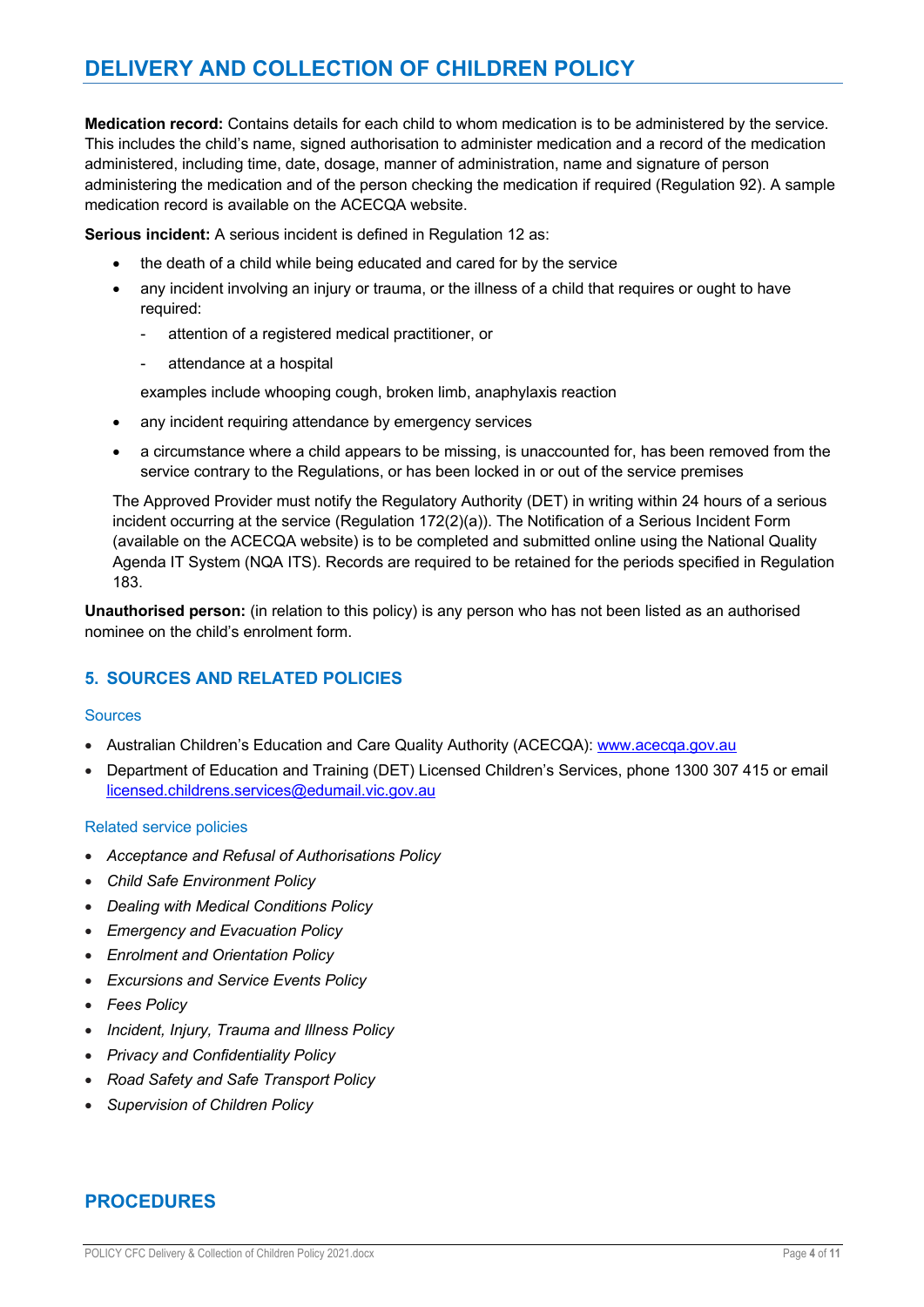### The Approved Provider or Persons with Management and Control is responsible for:

- ensuring parents/guardians have completed the authorised nominee (refer to *Definitions*) section of their child's enrolment form, and that the form is signed and dated (refer to *Enrolment and Orientation Policy*)
- providing an attendance record (refer to *Definitions*) that meets the requirements of Regulation 158(1) and is signed by the parent/guardian or authorised nominee on delivery and collection of their child from the service every day
- ensuring a child does not leave the service except with a parent/guardian or authorised nominee, or with the written authorisation of one of these (refer to Attachment 2 – Authorisation Form) or in the case of a medical or other emergency (Regulation 99) (refer to *Acceptance and Refusal of Authorisations Policy*, *Dealing with Medical Conditions Policy*, *Incident, Injury Trauma and Illness Policy* and *Child Safe Environment Policy*)
- ensuring a child is not taken outside the service premises on an excursion except with the written authorisation of a parent/guardian or authorised nominee (refer to *Excursions and Service Events Policy*)
- ensuring authorisation procedures are in place for excursions and other service events (refer to *Excursions and Service Events Policy*)
- ensuring that there are procedures in place when a child is given into the care of another person, such as for a medical or other emergency (refer to *Emergency and Evacuation Policy* and *Incident, Injury, Trauma and Illness Policy*)
- ensuring that there are procedures in place when a parent/guardian or authorised nominee telephones the service to advise that a person not listed on their child's enrolment form will be collecting their child (refer to Attachment 1 – Authorisation procedures)
- ensuring that parents/guardians or authorised nominees are contacted in the event that an unauthorised person arrives to collect a child from the service, and that appropriate procedures are followed (refer to Attachment 1 – Authorisation procedures)
- ensuring that there are procedures in place if an inappropriate person (refer to *Definitions*) attempts to collect a child from the service (refer to Attachment 3 – Procedures to ensure the safe collection of children)
- keeping a written record of all visitors to the service, including time of arrival and departure
- ensuring procedures are in place for the care of a child who has not been collected from the service on time (refer to Attachment 4 – Procedures for the late collection of children)
- ensuring that the educator-to-child ratios are maintained at all times children are in attendance at the service (including when children are collected late from the service) according to the requirements of Regulations 123 and 360 (refer also to *Supervision of Children Policy*)
- notifying DET in writing within 24 hours, and the parents as soon as is practicable, in the event of a serious incident (refer to *Definitions*), including when a child has left the service unattended by an adult or with an unauthorised person (Regulations 12, 86, 176)
- providing parents/guardians with information regarding procedures for delivery and collection of children prior to their child's commencement at the service
- ensuring that educators and staff comply with the service's *Road Safety and Safe Transport Policy*
- encouraging parents/guardians to comply with the service's *Road Safety and Safe Transport Policy*.
- establishing and communicating to families the changes in delivery and collection procedures as per CFC CovidSafe Plan or protocols.

### The Nominated Supervisor or Person in Day to Day Charge is responsible for:

- ensuring a child does not leave the service except with a parent/guardian or authorised nominee, or with the written authorisation of one of these (refer to Attachment 2 – Authorisation Form) or in the case of a medical or other emergency (refer to *Acceptance and Refusal of Authorisations Policy*, *Dealing with Medical Conditions Policy*, *Incident, Injury Trauma and Illness Policy* and *Child Safe Environment Policy*)
- ensuring a child is not taken outside the service premises on an excursion except with the written authorisation of a parent/guardian or authorised nominee (refer to *Excursions and Service Events Policy*)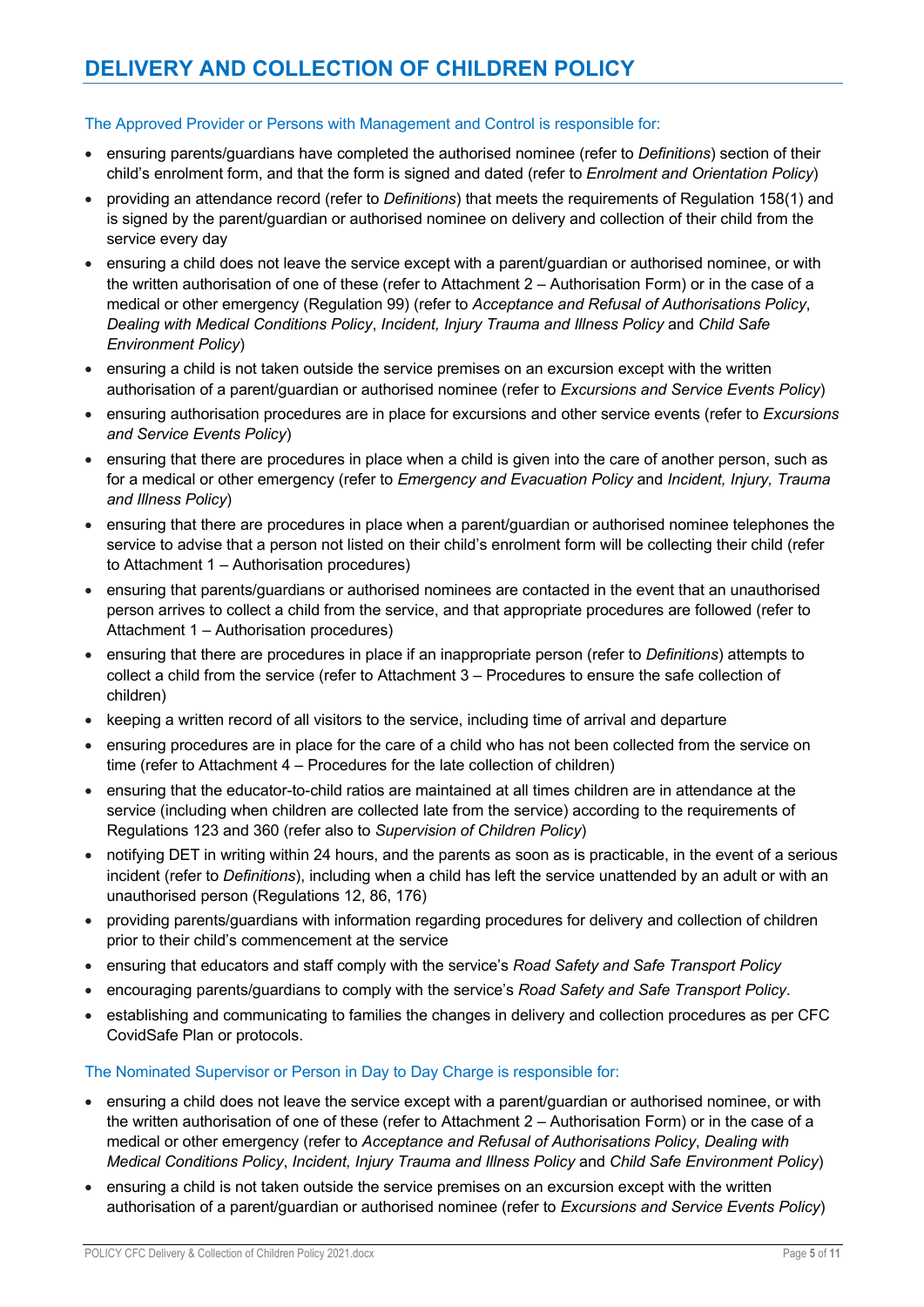- ensuring that educator-to-child ratios are maintained at all times children are in attendance at the service (including when children are collected late from the service) according to the requirements of Regulations 123 and 360 (refer also to *Supervision of Children Policy*)
- ensuring children are adequately supervised at all times (refer to *Supervision of Children Policy*)
- following the authorisation procedures listed in Attachment 1
- following the procedures to ensure the safe collection of children (refer to Attachment 3 Procedures to ensure the safe collection of children)
- following the procedures for late collection of children (refer to Attachment 4 Procedures for the late collection of children)
- ensuring that educators and staff comply with the service's *Road Safety and Safe Transport Policy*
- encouraging parents/guardians to comply with the service's *Road Safety and Safe Transport Policy*.
- establishing, following, and communicating to families the changes in delivery and collection procedures as per CFC CovidSafe Plan or protocols.

### Educators and other staff are responsible for:

- ensuring the attendance record is signed by the parent/guardian, authorised nominee, Nominated Supervisor or an educator, detailing the child's time of arrival and departure from the service (Regulation 158(1))
- developing safety procedures for the mass arrival and departure of children from the service
- refusing to allow a child to depart from the service with a person who is not the parent/guardian or authorised nominee, or where there is not written authorisation of one of these (refer to Attachment 2 – Authorisation Form) (refer also to *Acceptance and Refusal of Authorisations Policy*)
- implementing the authorisation procedures outlined in Attachment 1 in the event that a parent/guardian or authorised nominee telephones the service to advise that a person not listed on their child's enrolment form will be collecting their child
- following the authorisation procedures (Attachment 1) and contacting the parents/guardians or authorised nominees if an unauthorised person arrives to collect a child from the service
- following procedures in the event that an inappropriate person (refer to *Definitions*) attempts to collect a child from the service (refer to Attachment 3 – Procedures to ensure the safe collection of children)
- informing the Approved Provider as soon as is practicable, but within 24 hours, if a child has left the service unattended by an adult or with an unauthorised person (refer to *Definitions*)
- following procedures for the late collection of children (refer to Attachment 4 Procedures for the late collection of children)
- maintaining educator-to-child ratios at all times children are in attendance at the service (including when children are collected late from the service)
- ensuring the entry/exit doors and gates are kept closed during program hours
- displaying an up-to-date list of the telephone numbers of the Approved Provider, DET, Child FIRST, DHS Child Protection Service and the local police station
- complying with the service's *Road Safety and Safe Transport Policy*.
- establishing, following, and communicating to families the changes in delivery and collection procedures as per CFC CovidSafe Plan or protocols.

### Parents/guardians are responsible for:

- completing and signing the authorised nominee section of their child's enrolment form before their child attends the service
- signing and dating permission forms for excursions
- signing the attendance record as their child arrives at and departs from the service, except when the CFC CovidSafe plan/protocols require staff to complete signing in and out of children in the attendance register.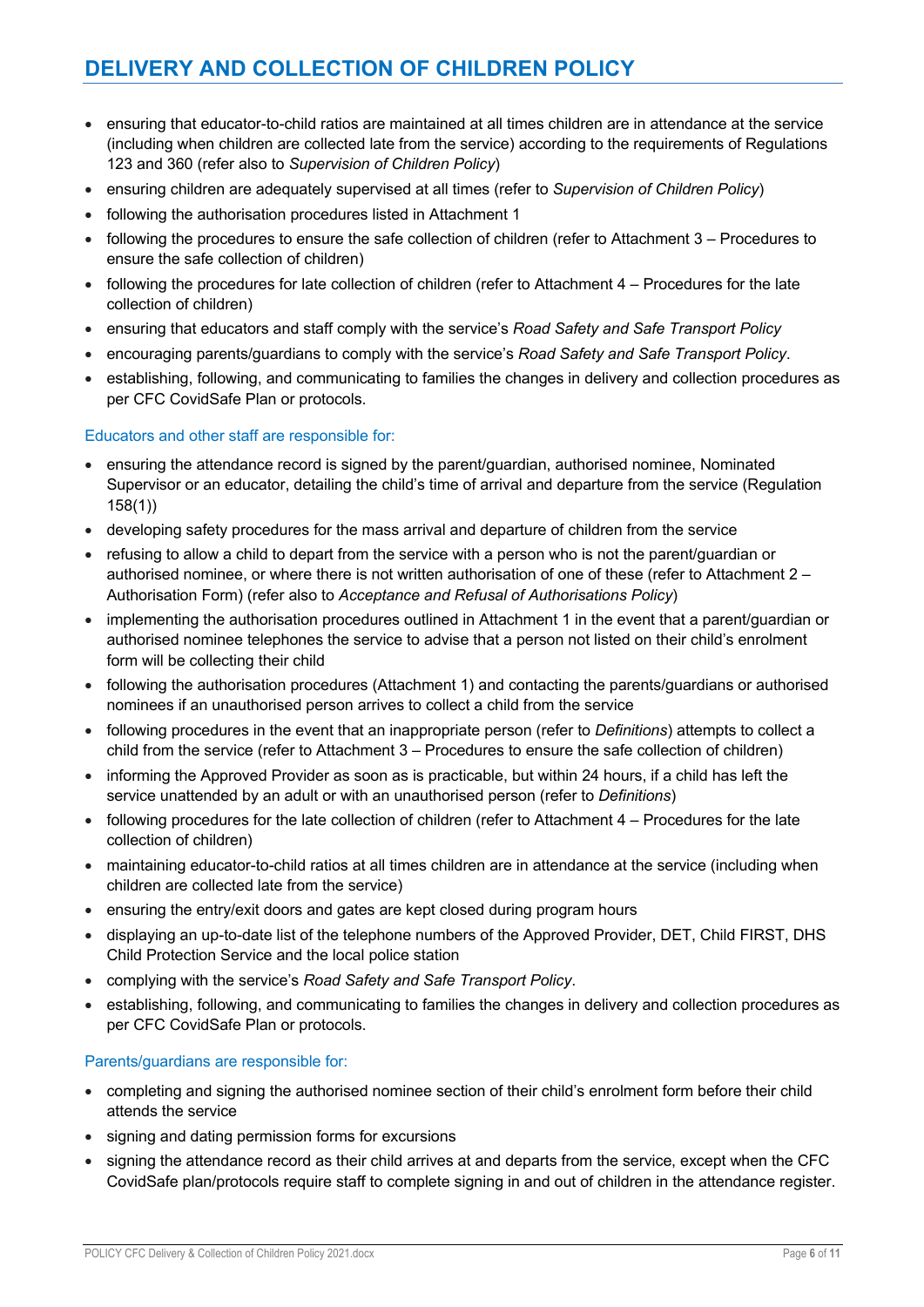# **DELIVERY AND COLLECTION OF CHILDREN POLICY**

In which instance, all persons present during the arrival departure process for each child need to be listed in the attendance register.

- ensuring educators are aware that their child has arrived at/been collected from the service, i.e. greeting and farewelling the child's educator/s before departing.
- collecting their child on time at the end of each session/day
- alerting educators if they are likely to be late collecting their child
- providing written authorisation where children require medication to be administered by educators/staff, and signing and dating it for inclusion in the child's medication record (refer to *Definitions*)
- supervising their own child before signing them into the program and after they have signed them out of the program
- familiarising themselves with the service's *Road Safety and Safe Transport Policy*
- supervising other children in their care, including siblings, while attending or assisting at the service
- paying a late-collection fee if required by the service's *Fees Policy*.
- following changes in delivery and collection procedures as per CFC CovidSafe Plan or protocols, including appropriate Road Safety behaviours.

Volunteers and students, while at the service, are responsible for following this policy and its procedures.

## **EVALUATION**

In order to assess whether the values and purposes of this policy have been achieved, the Craig Family Centre:

- regularly seek feedback from everyone affected by the policy regarding its effectiveness
- monitor the implementation, compliance, complaints and incidents in relation to this policy
- keep the policy up to date with current legislation, research, policy and best practice
- revise the policy and procedures as part of the service's policy review cycle, or as required
- notify parents/guardians at least 14 days before making any changes to this policy or its procedures.

## **ATTACHMENTS**

- Attachment 1: Authorisation procedures
- Attachment 2: Authorisation Form 01 (Singular Instance)
- Attachment 3: Procedures to ensure the safe collection of children
- Attachment 4: Procedures for the late collection of children
- Attachment 5: Authorisation Form 02 (Ongoing)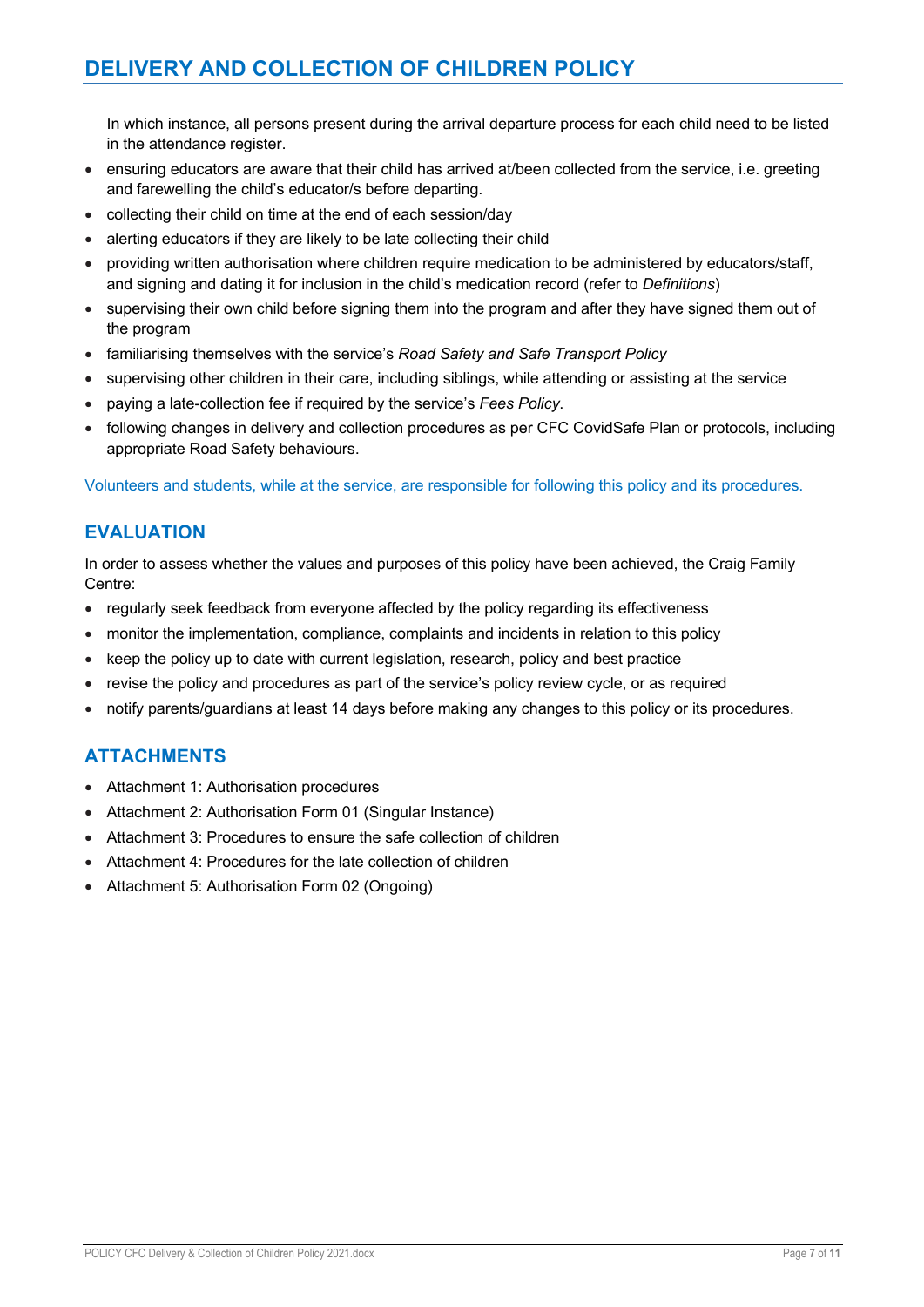

# CFC Children's Services

# PROCEDURES

# **DELIVERY AND COLLECTION OF CHILDREN POLICY**

## **ATTACHMENT 1**

## **Authorisation procedures**

**These procedures are to be followed when a child is collected by an unauthorised person, including where a parent/guardian or authorised nominee telephones the service to notify that such a person will be collecting their child.**

### **The Nominated Supervisor will:**

- 1. request that the parent/guardian or authorised nominee email or fax the authorisation if it is possible to do so, detailing the name, address and telephone number of the person who will be collecting the child
- 2. accept a verbal authorisation if it is not possible for the parent/guardian or authorised nominee to provide authorisation via email or fax, provided the following procedure is followed:
	- 2.1 all details of the person collecting the child, including the name, address and telephone number of the person must be obtained
	- 2.2 two educators take the verbal authorisation message (recommended by DET)
	- 2.3 the verbal authorisation is documented and stored with the child's enrolment record for follow-up
	- 2.4 photo identification is obtained to confirm the person's identity on arrival at the service
	- 2.5 ensure that parents/guardians or authorised nominees follow up a verbal authorisation by completing an Authorisation Form (Attachment 2) when next at the service, or by adding details of the new authorised nominee to the child's enrolment form
- 3. ensure that fax or email authorisation is stored with the child's enrolment record
- 4. ensure the attendance record is completed prior to child leaving the service
- 5. refuse to release a child where authorisation is not/cannot be provided by the parent/guardian or authorised nominee
- 6. contact police if the safety of the child or service staff is threatened
- 7. implement late collection procedures (refer to Attachment 4) if required
- 8. notify the Approved Provider in the event that written authorisation is not provided for further follow-up.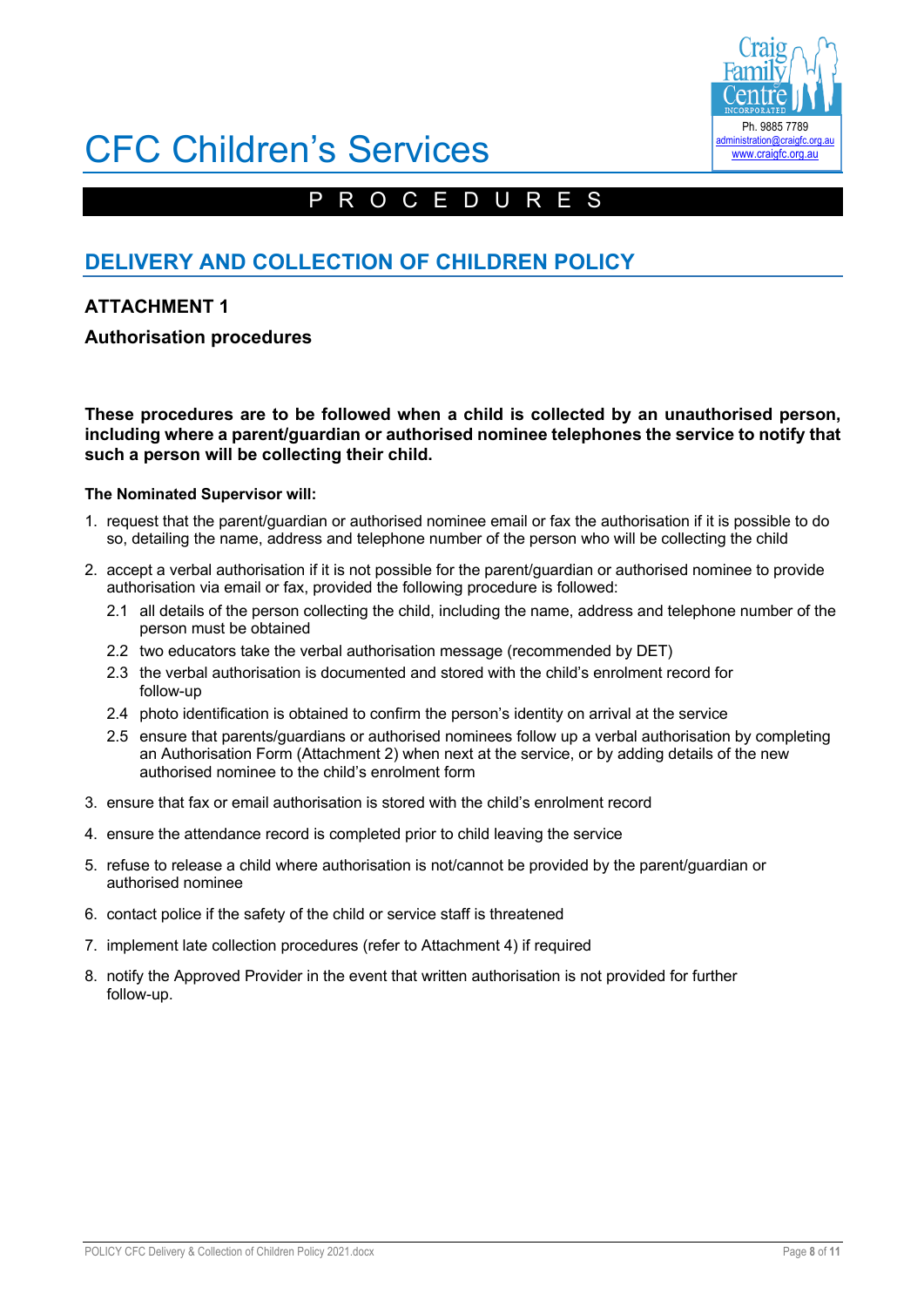

# Craig Family Centre

# MEMBER RECORD

## **DELIVERY AND COLLECTION OF CHILDREN POLICY**

## **Authorisation Form 01 (Singular Instance)**

### **Authorisation form for a past single occasion of collecting a child from the service**

To be used as a follow-up to a verbal/email/phone authorisation when the parent/guardian or authorised nominee is next at the service. This form is to be filed with the child's enrolment form.

| (parent/guardian name)           |                      |               | authorised by phone/email/in-person, for:<br>(please circle) |         |                      |    |                |  |  |
|----------------------------------|----------------------|---------------|--------------------------------------------------------------|---------|----------------------|----|----------------|--|--|
| Name:                            |                      | Phone Number: |                                                              |         |                      |    |                |  |  |
| Address:                         |                      |               |                                                              |         |                      |    |                |  |  |
| to collect my child/ren,         |                      |               |                                                              | in the: | $_{\rm oc}$          | K3 | K <sub>4</sub> |  |  |
|                                  | (child/ren's name/s) |               |                                                              |         | (circle classroom/s) |    |                |  |  |
| from the Craig Family Centre on: |                      |               |                                                              |         |                      |    |                |  |  |
|                                  | (day of the week)    | (date)        | (month)                                                      |         | (year)               |    |                |  |  |

**This was a one-off occasion and this person is not to be included on my child's enrolment form as an authorised nominee to collect my child on an ongoing basis.**

| Signed: |                                                 | Jate |  |
|---------|-------------------------------------------------|------|--|
|         | (Parent/guardian or current authorised nominee) |      |  |

### **Authorisation form for a future single occasion of collecting a child from the service**

To be used where the parent/guardian or authorised nominee is able to provide prior written authorisation. This form is to be filed with the child's enrolment form.

| (parent/quardian name)                                                                                                                                                                |                                                 | authorised the following person: |               |         |                      |    |           |
|---------------------------------------------------------------------------------------------------------------------------------------------------------------------------------------|-------------------------------------------------|----------------------------------|---------------|---------|----------------------|----|-----------|
| Name:                                                                                                                                                                                 |                                                 |                                  | Phone Number: |         |                      |    |           |
| Address:                                                                                                                                                                              |                                                 |                                  |               |         |                      |    |           |
| to collect my child/ren,                                                                                                                                                              |                                                 |                                  |               | in the: | OC                   | K3 | <b>K4</b> |
|                                                                                                                                                                                       | (child/ren's name/s)                            |                                  |               |         | (circle classroom/s) |    |           |
| from the Craig Family Centre on:                                                                                                                                                      |                                                 |                                  |               |         |                      |    |           |
|                                                                                                                                                                                       | (day of the week)                               | (date)                           | (month)       | (vear)  |                      |    |           |
| This will be a <u>one-off occasion</u> and this person is <u>not</u> to be included on my child's enrolment form as<br>an authorised nominee to collect my child on an ongoing basis. |                                                 |                                  |               |         |                      |    |           |
| Signed:                                                                                                                                                                               |                                                 |                                  | Date:         |         |                      |    |           |
|                                                                                                                                                                                       | (Parent/quardian or current authorised nominee) |                                  |               |         |                      |    |           |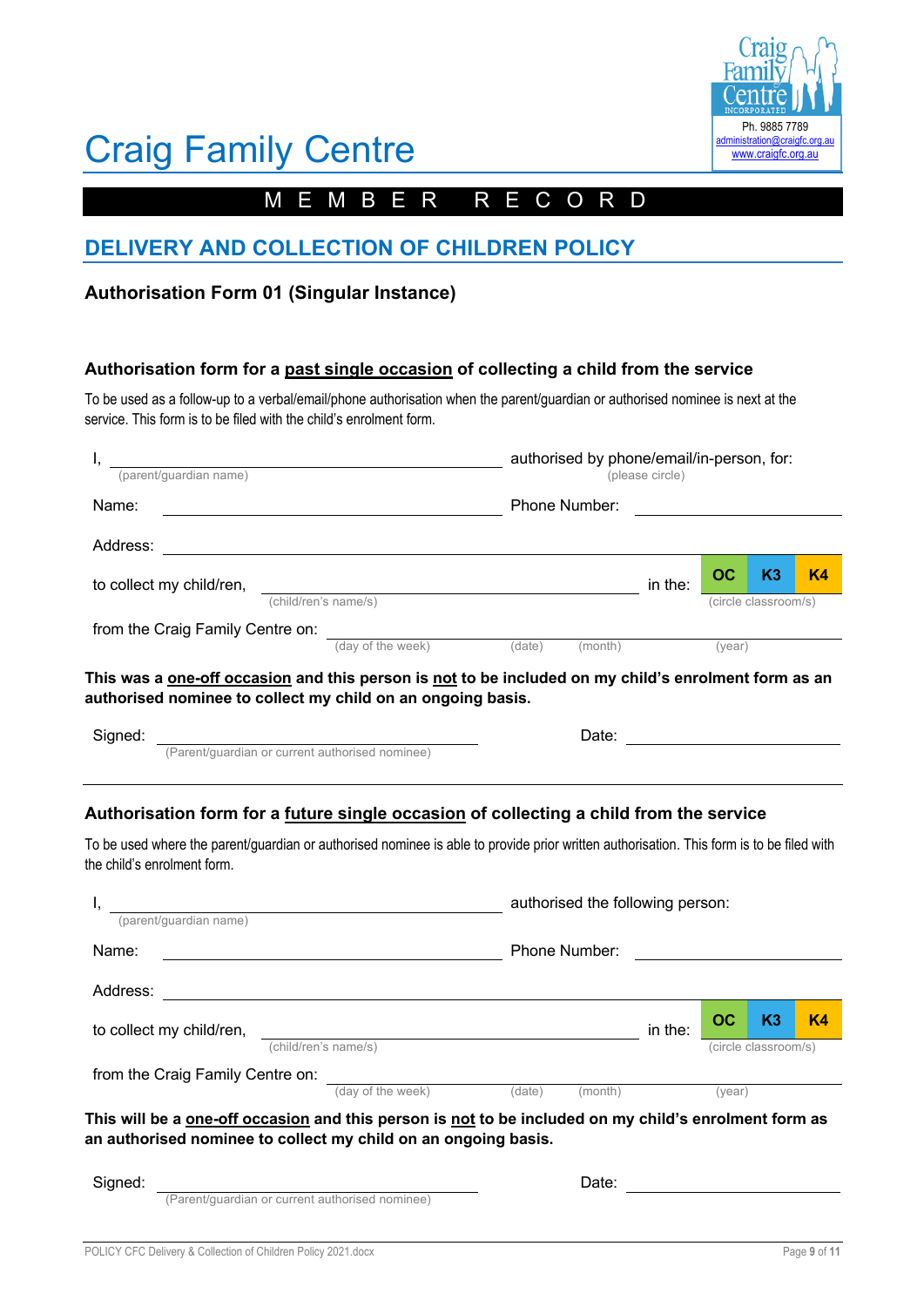

# CFC Children's Services

# PROCEDURES

# **DELIVERY AND COLLECTION OF CHILDREN POLICY**

## **ATTACHMENT 3**

## **Procedures to ensure the safe collection of children**

Early childhood professionals have a duty of care not to endanger children at the service by knowingly placing them in a situation that could reasonably be expected to be dangerous, including releasing a child into the care of an inappropriate person (refer to *Definitions*).

Where an educator believes that the parents/guardians or authorised nominee may be ill, affected by alcohol or drugs, or not able to safely care for the child, the following procedures must be followed.

- Consult with the Nominated Supervisor or the Approved Provider, if possible.
- Advise the person collecting the child of their concerns and suggest contacting an alternative authorised nominee to collect the child.
- If the Nominated Supervisor or the Approved Provider fears for the safety of the child, themselves or other service staff at any time, contact the police immediately.
- Complete the *Incident, Injury, Trauma and Illness Record* and file with the child's enrolment form.
- Inform the Approved Provider as soon as is practicable, and at least within 24 hours of the incident.
- Inform the Regulatory Authority (DET) within 24 hours of a serious incident occurring (refer to *Definitions*).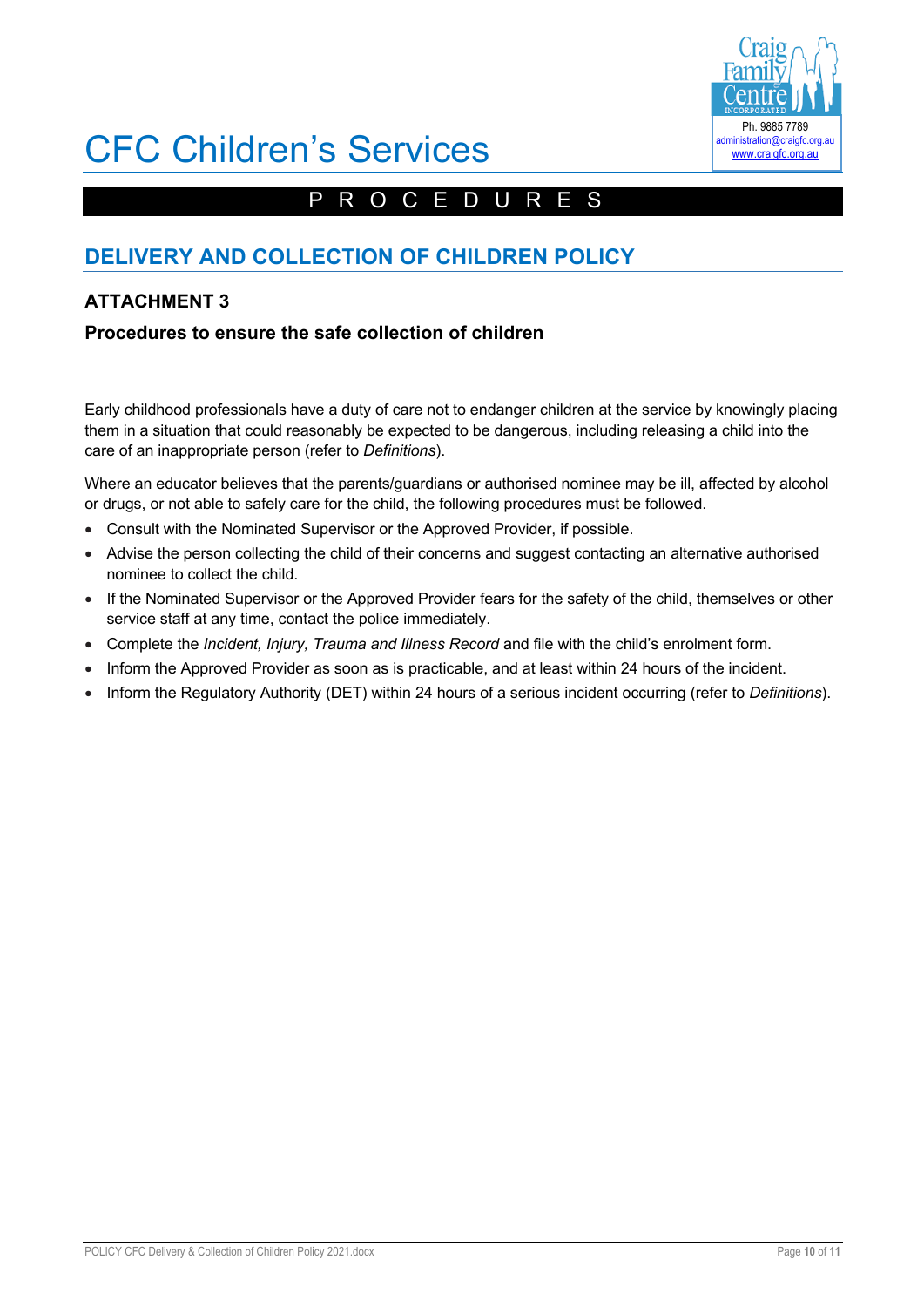

# CFC Children's Services

# PROCEDURES

# **DELIVERY AND COLLECTION OF CHILDREN POLICY**

## **ATTACHMENT 4**

## **Procedures for the late collection of children**

### **Scenario 1: The service has been notified of the late collection**

Where a parent/guardian or authorised nominee **has** notified the service that they will be late collecting their child, the Nominated Supervisor is responsible for:

- ensuring that the educator-to-child ratios are maintained at all times children are in attendance at the service
- contacting parents/guardians or the authorised nominee if the child has not been collected by the agreed time, and informing the Approved Provider of the situation
- following the steps listed in scenario 3 (below) if parents/guardians or the authorised nominee do not arrive to collect the child and cannot be contacted.

### **Scenario 2: The service has** *not* **been notified of the late collection**

Where a parent/guardian or authorised nominee is late collecting their child and **has** *not* notified the service that they will be late, the Nominated Supervisor is responsible for:

- ensuring that the educator-to-child ratios are maintained at all times children are in attendance at the service
- contacting parents/guardians or the authorised nominee to request collection
- informing the Approved Provider of the situation
- following the steps listed in scenario 3 (below) if the parents/guardians or authorised nominee cannot be contacted.

### **Scenario 3: The child has not been collected and a parent/guardian/authorised nominee is unable to be contacted**

Where the parent/guardian or authorised nominee is late collecting their child and is **unable to be contacted,** the Nominated Supervisor is responsible for:

- ensuring that the educator-to-child ratios are maintained at all times children are in attendance at the service
- contacting Child FIRST or the local police if a child has not been collected within a set time period (to be determined by the service)
- notifying DET as soon as is practicable
- informing the Approved Provider of the situation.

### **Late collection fee**

A late collection fee may be charged in accordance with the *Fees Policy* of the service in all of the above scenarios.